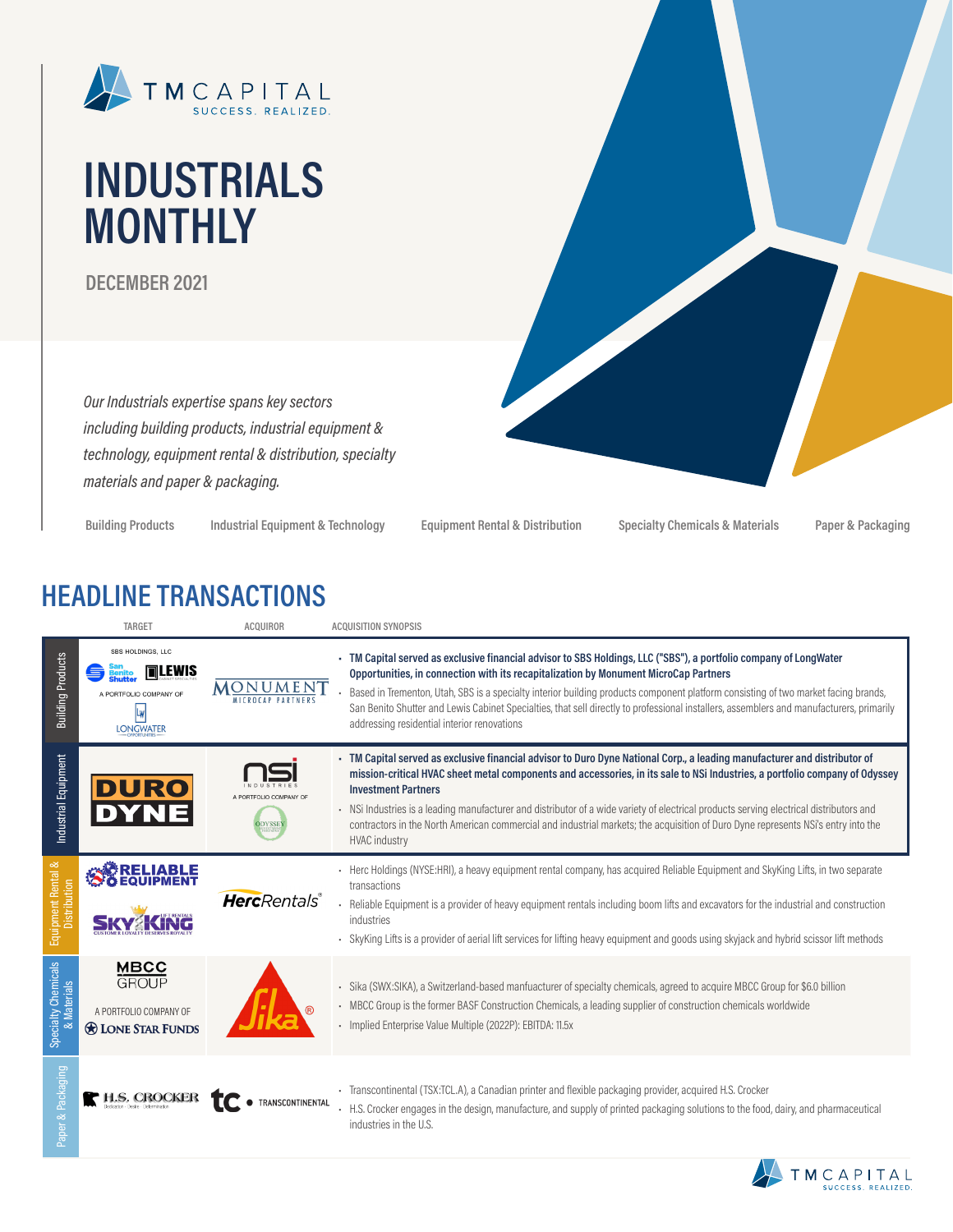### **INDUSTRIALS GROWTH & VALUATION TRENDS** Note: Financial Information as of November 30, 2021

### **One-Year Stock Return**



### **One-Year Revenue Growth**



### **LTM Debt/EBITDA**



### **LTM Gross and EBITDA Margins\***



\*EBITDA Margins shown as the gray line.





## 19.0x **TEV/EBITDA**